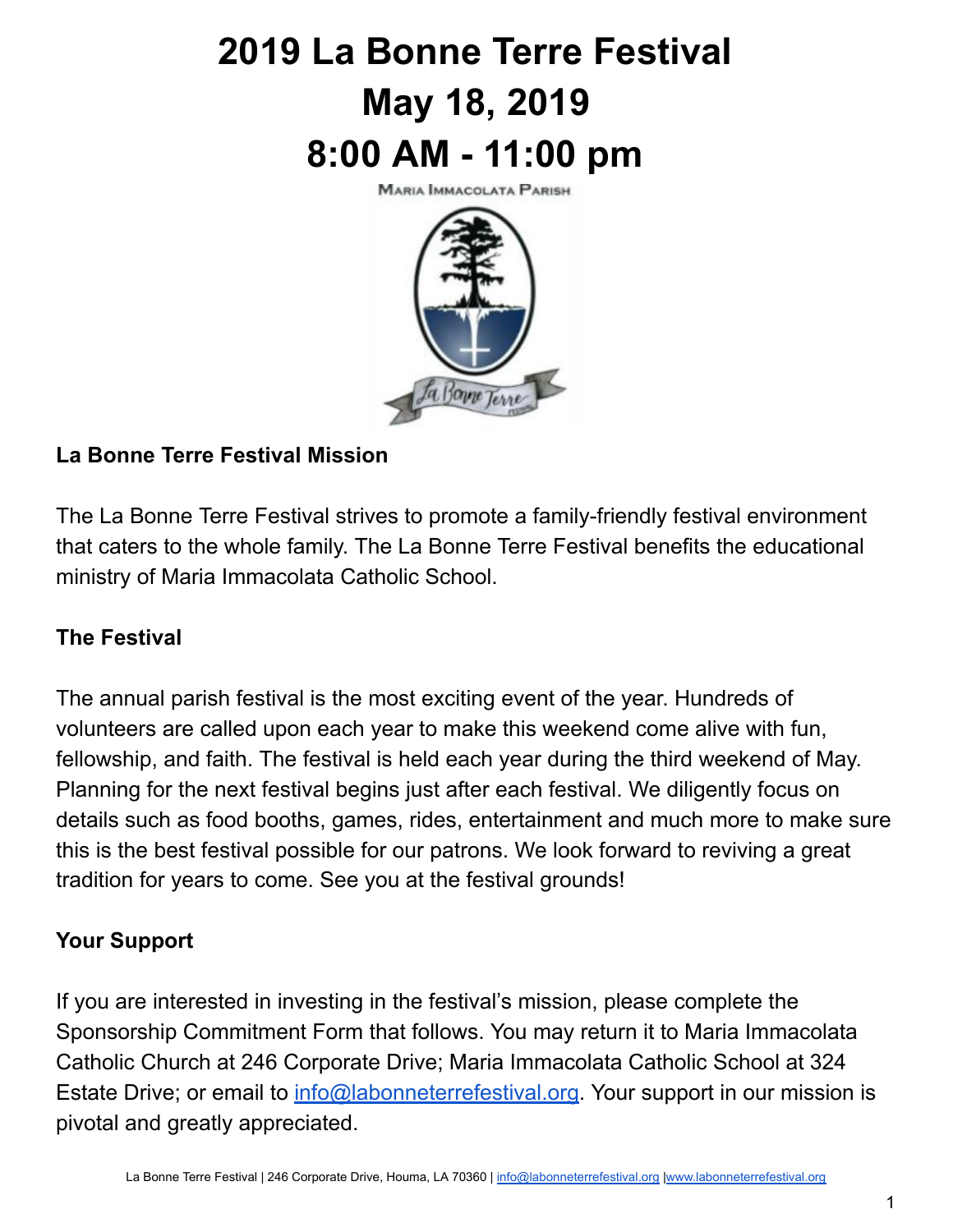# **2019 La Bonne Terre Festival Sponsorship Commitment Form**

|                                        | Phone Number: _________________ |                                                  |
|----------------------------------------|---------------------------------|--------------------------------------------------|
|                                        |                                 |                                                  |
|                                        |                                 | State: $\qquad \qquad \text{Zip:} \qquad \qquad$ |
|                                        |                                 |                                                  |
| Signature of Authorized Representative |                                 | Date                                             |

**AVAILABLE PACKAGES (PLEASE SELECT).** \*Package names don't necessarily reflect literal sponsorships - see descriptions on pages 3 & 4 for more information. Below is an example of what your sponsorship could be used for.

- ❏ **\$100 Lagniappe Sponsor** (Provides for the purchase of raffle tickets)
- ❏ **\$250 Game Booth Sponsor** (Provides supplies for game booths)
- ❏ **\$500 Beer Booth Sponsor** (Provides for festival capital improvements like
- ❏ **\$750 Food Booth Sponsor** new booth equipment or additional supplies)
- ❏ **\$1000 Promotional Sponsor** (Provides for fun festival memorabilia)
- ❏ **\$1500 Rides Sponsor** (Provides for event security)
- ❏ **\$3000 Music Sponsor** (Provides for live entertainment)
- ❏ **\$5000 Title Sponsor** (Provides for headlining live entertainment)
- ❏ **\$500 Flight of the Bluejay 5K T-Shirt Sleeve Sponsor**
- ❏ **\$150 Flight of the Bluejay 5K T-Shirt Sponsor**
- ❏ **IN-KIND DONATION PLEASE COMPLETE THE FOLLOWING** :

| Description of goods/services | Estimated value of donation |  |
|-------------------------------|-----------------------------|--|
|                               |                             |  |

Deadline for all sponsorships is **Monday, April 15, 2019**. Sponsorships will be accepted in the form of cash, in-kind services or products. In order to receive full print benefits (where applicable) sponsor form must be signed and contribution received by **April 15, 2019.** \*Packages in other amounts can be customized

Please make check payable to Maria Immacolata Catholic School and mail along with this form to 324 Estate Drive, Houma, LA 70364 to the attention of Kathleen Streva. If applicable sponsors should email their logo in a high-resolution format to [info@labonneterrefestival.org](mailto:info@labonneterrefestival.org) by April 15, 2019.

All contributions are tax-deductible to the extent allowable by law. A copy of this contract will be mailed to you for your records.

> ALL SPONSORSHIPS ARE SUBJECT TO APPROVAL ALL SPONSORSHIP LEVELS: Email your high-resolution logo to [info@labonneterrefestival.org](mailto:info@labonneterrefestival.org) by April 15, 2018.

Office use only. Accepted by: Date: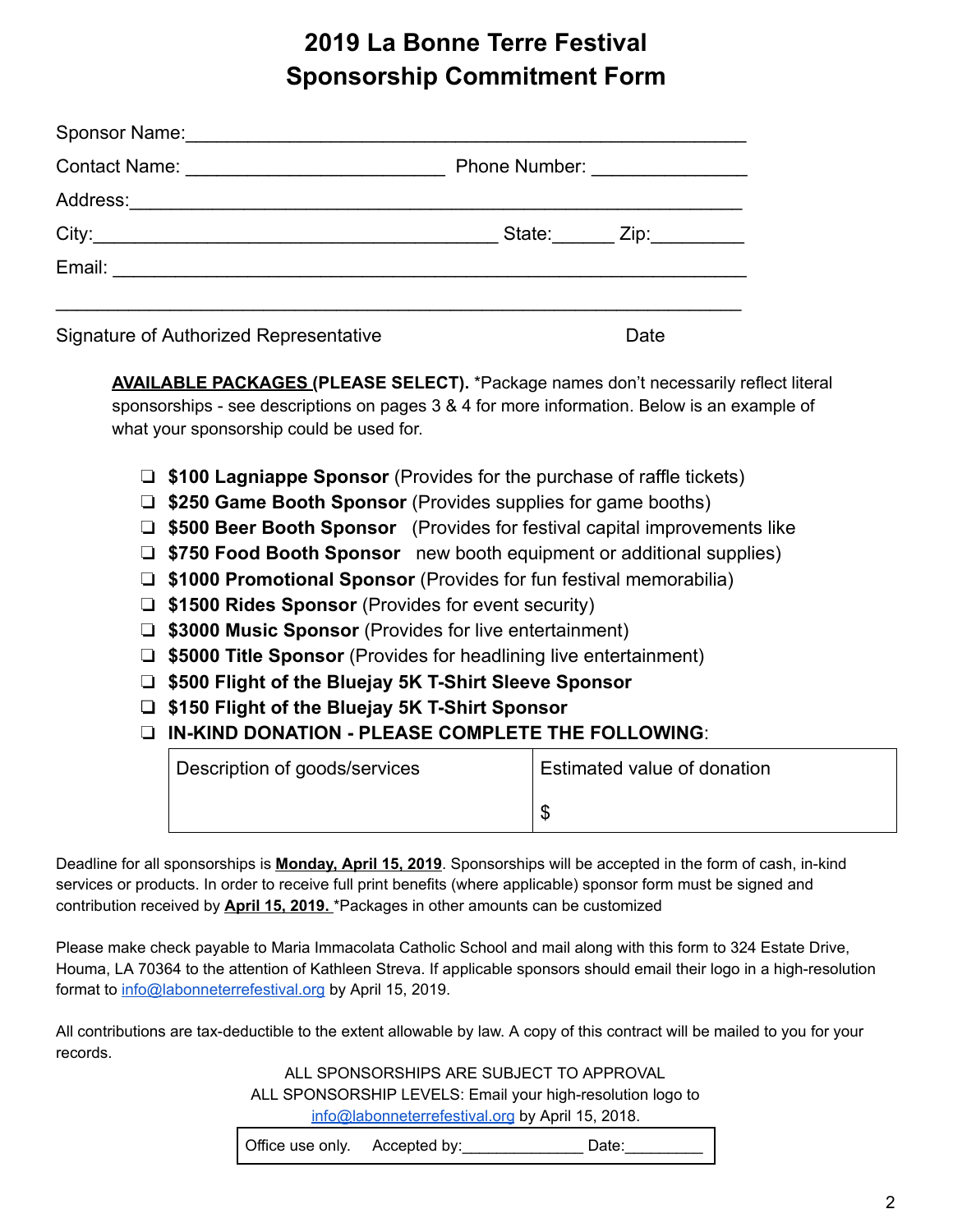**La Bonne Terre Festival General Sponsorship Packages**

#### **Presenting Title Sponsor (\$5,000) - 2 Available**

- ★ Your Company name will become part of the official event title (La Bonne Terre Festival, presented by ABC company)
- ★ Six Complimentary weekend ride bracelets + 2 reserved parking spots + six festival t-shirts
- ★ Prominent logo recognition on print advertising, digital and social media.
- ★ Logo and link to your company's website on [www.labonneterrefestival.org](http://www.labonneterrefestival.org/)
- ★ Prominent display of company banners at the event site/festival stage (up to five banners)
- ★ Signed copy of the Official Festival Poster

#### **Music Sponsor (\$3,000)**

- ★ Prominent logo recognition on print advertising, digital and social media.
- $\star$  Four Complimentary weekend ride bracelets  $+1$  reserved parking spot  $+$  four festival t-shirts
- ★ Logo and link to your company's website on [www.labonneterrefestival.org](http://www.labonneterrefestival.org/)
- ★ Prominent display of company banners at the event site/festival stage (up to four banners)
- ★ Signed copy of the Official Festival Poster

#### **Rides Sponsor (\$1,500)**

- ★ Prominent logo recognition on print advertising, digital and social media.
- ★ Three Complimentary weekend ride bracelets + 1 reserved parking spot + three festival t-shirts
- ★ Logo and link to your company's website on [www.labonneterrefestival.org](http://www.labonneterrefestival.org/)
- ★ Prominent display of company banners at the event site/festival stage (up to three banners)
- ★ Signed copy of the Official Festival Poster

#### **Promotionals Sponsor (\$1,000)**

- ★ Prominent logo recognition on print advertising, digital and social media.
- $\star$  Two Complimentary weekend ride bracelets + two festival t-shirts
- ★ Logo and link to your company's website on [www.labonneterrefestival.org](http://www.labonneterrefestival.org/)
- ★ Display of company banners at festival entry points
- ★ Signed copy of the official festival poster

#### **Food Booth Sponsor (\$750) 6 Available**

- ★ Prominent logo recognition on print advertising, digital and social media.
- $\star$  Two Complimentary weekend ride bracelets + two festival t-shirts
- ★ Logo and link to your company's website on [www.labonneterrefestival.org](http://www.labonneterrefestival.org/)
- ★ Display of festival banner in a food booth

#### **Beer Booth Sponsor (\$500) 4 Available**

- ★ Prominent logo recognition on print advertising, digital and social media.
- $\star$  Two Complimentary weekend ride bracelets + two festival t-shirts
- ★ Logo and link to your company's website on [www.labonneterrefestival.org](http://www.labonneterrefestival.org/)
- ★ Display of festival banner in the beer booth
- ★ **Option to include logo on festival koozie +\$100 2 Available**

#### **Game Booth Sponsor (\$250)**

- ★ Logo recognition on festival game booths (yard sign)
- ★ Logo and link to your company's website on [www.labonneterrefestival.org](http://www.labonneterrefestival.org/)
- ★ Two Festival T-shirts
- ★ Recognition on social media sites

#### **Lagniappe Sponsor (\$100)**

- ★ Logo and link to your company's website on [www.labonneterrefestival.org](http://www.labonneterrefestival.org/)
- ★ Recognition on social media sites

#### **Flight of the Bluejay 5K T-Shirt Sponsor**

★ **\$500** - T-Shirt Sleeve Sponsor (2 Available, logo on sleeve) **\$150** - Shirt Sponsor (logo on back)